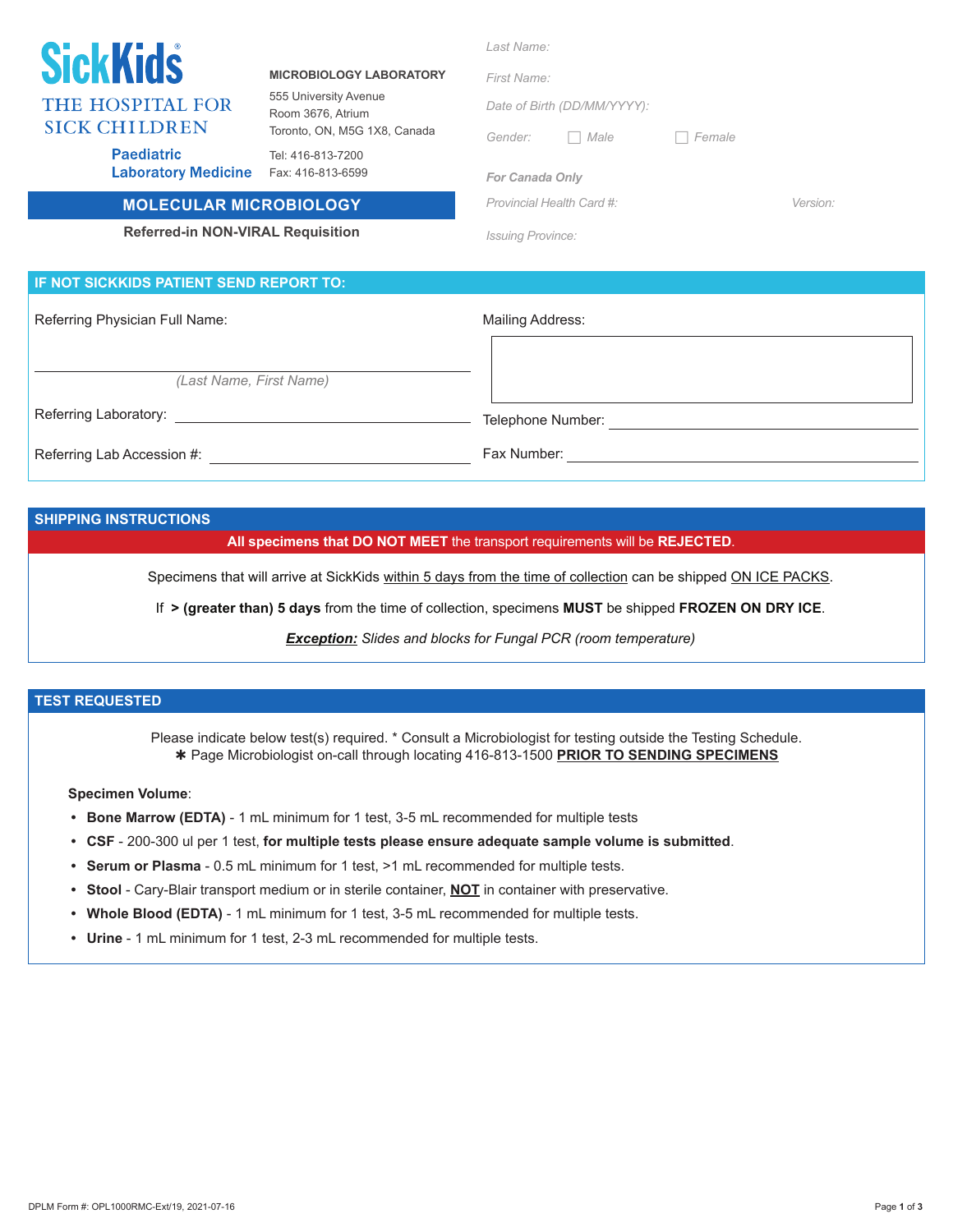# **SickKids** THE HOSPITAL FOR **SICK CHILDREN**

**Paediatric** 

#### **MICROBIOLOGY LABORATORY**

555 University Avenue Room 3676, Atrium Toronto, ON, M5G 1X8, Canada

Tel: 416-813-7200 Laboratory Medicine Fax: 416-813-6599

## **MOLECULAR MICROBIOLOGY**

### **Referred-in NON-VIRAL Requisition**

| Last Name: |
|------------|
|            |

*First Name:* 

*Date of Birth (DD/MM/YYYY):*

*Gender: Male Female*

*Referring Lab Accession #:*

**SPECIMEN COLLECTION INFORMATION**

**Date** (DD/MM/YYYY) **Time** (HH:MM)

**SPECIMEN TYPE RELEVANT DIAGNOSIS** 

| <b>TESTS</b> |                                                                                                                                                                                                                                                                                                                                                        | <b>A RECOMMENDED SPECIMENS . TESTING SCHEDULE</b>                                                                                                                                        |  |  |
|--------------|--------------------------------------------------------------------------------------------------------------------------------------------------------------------------------------------------------------------------------------------------------------------------------------------------------------------------------------------------------|------------------------------------------------------------------------------------------------------------------------------------------------------------------------------------------|--|--|
| $\Box$       | $\Box$ Aspergillus flavus / fumigatus PCR<br><b>Aspergillus PCR</b><br>□ Aspergillus terreus / niger PCR                                                                                                                                                                                                                                               | ▲ BAL, Fresh Tissue, Sputum<br>• Dictated by demand                                                                                                                                      |  |  |
| П            | <b>16S PCR on Clinical Specimens</b>                                                                                                                                                                                                                                                                                                                   | ▲ CSF • Body Fluid (Joints/Synovial, Pleural, Pericardial, Peritoneal)<br>Dictated by demand                                                                                             |  |  |
| $\Box$       | Bacterial meningitis PCR (Streptococcus pneumonaie, Neisseria<br>meningitidis, Haemophilus influenzae, Streptococcus agalactiae<br>(Group B Streptococcus), Listeria monocytogenes)                                                                                                                                                                    | $\triangle$ CSF<br>• Dictated by demand                                                                                                                                                  |  |  |
| $\Box$       | <b>Bordetella pertussis PCR</b>                                                                                                                                                                                                                                                                                                                        | ▲ Nasopharyngeal swab<br>$\bullet$ 2x per week                                                                                                                                           |  |  |
| $\Box$       | Bartonella group PCR (B. henselae, B. quintana, B. bacilliformis,<br>B. clarridgeiae, B. elizabethae and B. vinsonii subsp. berkhoffii)                                                                                                                                                                                                                | ▲ Lymph node biopsy/aspirate • Whole Blood in EDTA<br>(possible endocarditis)<br>• Dictated by demand                                                                                    |  |  |
| $\Box$       | B. cepacia complex Genomovar Typing                                                                                                                                                                                                                                                                                                                    | ▲ Bacterial isolate on charcoal transport swab<br>Dictated by demand<br>$\bullet$                                                                                                        |  |  |
| $\Box$       | Fungal PCR (only fungal stain positive (GMS or calcofluor)<br>specimens will be processed. Specimens without accompanying<br>fungal stain results will be rejected.)                                                                                                                                                                                   | ▲ Tissue block (formalin fixed):<br>Must send slides (H&E, GMS, PAS) and copy of Pathology report<br>▲ Fresh tissue or fluid<br>Must_send copy of report with fungal stain results       |  |  |
| $\Box$       | Pneumocystis jirovecii PCR                                                                                                                                                                                                                                                                                                                             | A BAL<br>Dictated by demand<br>$\bullet$                                                                                                                                                 |  |  |
| $\Box$       | <b>Gastrointestinal Pathogen Multiplex PCR</b><br>VIRUSES: Adenovirus 40/41, Rotavirus, Norovirus<br>BACTERIA: Salmonella spp., Shigella spp., Yersinia enterocolitica, Campylobacter<br>jejuni/coli/lari, Clostridium difficle toxin A/B, Enterotoxigenic E.coli (ETEC), E.coli 0157,<br>Shiga-toxin producing E.coli (STEC or EHEC), Vibrio cholerae | ▲ Stool • Ileostomy Fluid<br>6x per week<br>ш<br>C. difficile EIA reflex testing for GDH/tox A & B - available if PCR<br>positive.<br>check box if you wish this testing to be performed |  |  |
| $\Box$       | Kingella kingae PCR<br>Recommended for children $\leq$ 6 years old                                                                                                                                                                                                                                                                                     | ▲ Joint/Synovial Fluid • Bone Biopsy • Heart valve vegetation<br>Dictated by demand<br>$\bullet$                                                                                         |  |  |
| $\Box$       | Mycoplasma/Chlamydophila pneumoniae PCR                                                                                                                                                                                                                                                                                                                | ▲ Throat swab in UTM • Lower respiratory specimens • CSF<br>$\bullet$ 2x per week                                                                                                        |  |  |
| $\Box$       | Ureaplasma urealyticum PCR                                                                                                                                                                                                                                                                                                                             | ▲ Nasopharyngeal aspirate • Lower respiratory specimens<br>Dictated by demand<br>$\bullet$                                                                                               |  |  |